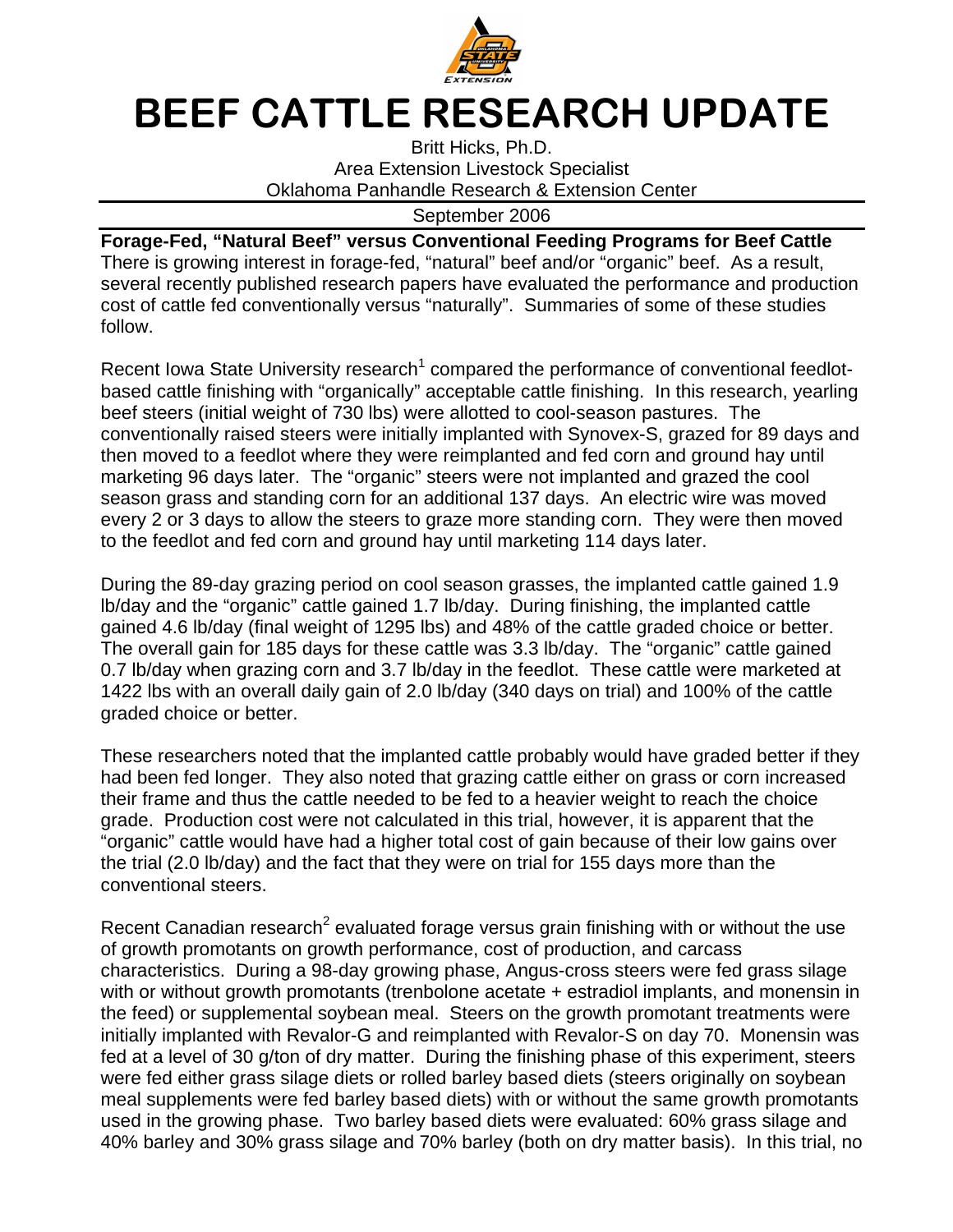steers were slaughtered before they had deposited at least 0.315 inches of backfat measured by ultrasound. Ultrasound determinations of backfat were conducted every 14 days when half of the steers had deposited 0.24 inches.

During the growing phase, the use of growth promotants improved daily gains and feed efficiency (gain/feed) by 13 and 16.7%, respectively. Feeding supplemental soybean meal had no effect on performance of the steers. This result might be expected since the grass silage contained 16.1% crude protein. During the finishing phase, the use of growth promotants increased daily gains and the gain to feed ratio by 40.1 and 40.9%, respectively. Finishing on the 70% barley diet vs. grass silage improved gains and efficiency by 33.9 and 20.8%, respectively. The intermediate level of barley (40%) was tested to determine if feeding grain could compensate for the withdrawal of growth promotants. Cattle fed grass silage with growth promotants tended to gain 10.3% faster and 36.4% more efficiently than cattle fed 40% barley diets with no growth promotants.

Over the entire feeding period, the use of growth promotants increased daily gains and feed efficiency (gain/feed) by 28.5 and 28.0%, respectively. Steers fed supplemented diets (soybean and barley) gained 17.8% faster than steers fed forage only (grass silage). The use of growth promotants increased final body weights and hot carcass weights by 94 and 53 lbs, respectively. No carcass characteristics were affected by growth promotants in this trial. Possibly, this occurred because all animals were slaughtered at a constant endpoint (0.315 in. backfat). Barley fed steers (70% barley) had heavier final weights (43 lbs) and hot carcass weights (38 lbs) than silage fed cattle. In addition, barley fed steers had higher marbling scores and quality grades.

An evaluation of production costs for this trial showed that feeding a forage based diet without implants or ionophores reduced total production cost by 31%. However, due to their lower hot carcass weight and quality grades, these forage-fed, "natural" steers would need to receive a 16% premium to be economically competitive with cattle finished conventionally.

Recent New Mexico research<sup>3</sup> supports the results of this Canadian trial. In this trial, 706 lb (initial weight) crossbred steers were fed a high concentrate finishing diet (76% flaked corn, dry matter basis) with or without growth implants and with or without antimicrobial feed additives over a 140 day trial. Implanted steers received Synovex-S at initial processing and Revalor-S on day 63. Steers receiving feed additives were fed diets containing 30 g/ton of monensin and 10 g/ton of tylosin (dry matter basis).

Implanting cattle increased daily gain, feed efficiency (gain/feed), and dry matter intake by 21.2, 7.7, and 12.4%, respectively. Implants increased hot carcass weight by 77 lbs. However, the percentage of carcasses grading choice or greater was reduced from 90.2 to 62.5% with implants. As a result, implanted cattle received lower prices for their carcasses (\$1.14 vs 1.15 per lb). However, due to heavier carcass weights for implanted cattle, nonimplanted cattle would need to receive a \$44 per head premium to be economically comparable with conventional production. This economic benefit of implanting cattle is similar to data presented at the 1997 OSU Implant Symposium<sup>4</sup>. In this paper, it was reported that implanting feedlot steers once returns from \$21 to \$43 above the cost of the implant. It was also noted that reimplanting steers increased returns above a single implant by \$4 to \$20.